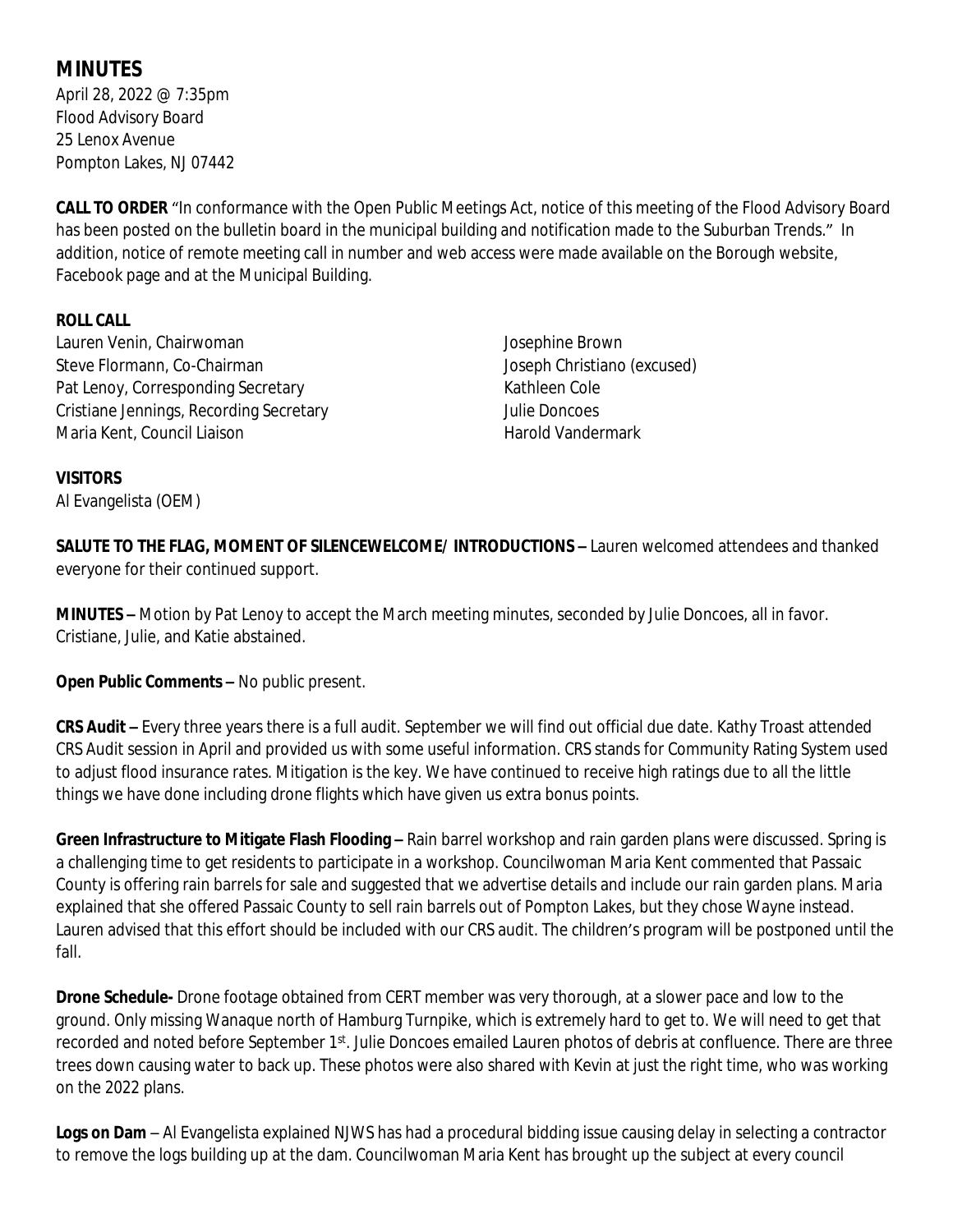meeting. Fear is that the logs will either further jam up the dam or eventually fall over the falls into the river below. Lack of maintenance has caused the need for a crane, which now requires the State of New Jersey to hire a contractor. Lauren advised that the best time to conduct such maintenance would be in November. In addition, having a contractor available for maintenance would allow for quicker resolutions than having to go out to bid each occurrence. Katie Cole made a motion to request that NJWS create an annual maintenance plan, seconded by Pat Lenoy, all in favor. Councilwoman Maria Kent will present the motion at the next council meeting. In addition, Hal suggested that we may want to contact Passaic County officials to make them aware of the potential damage the logs could cause to the Passaic County owned Norton House Bridge below if they were to fall over it.

**Dawes Highway Bridge –** Al shared that Passaic County engineers are actively working on plans. Alignment and crest are the main issue. Sidewalks on both sides will need to be wider, overall width of bridge will also need to be wider and elevation of bridge will need to be above flood levels. All these factors may bring the bridge further into the intersection causing a new traffic pattern. Councilwoman Maria Kent has been asked to follow up on status at the next council meeting.

**NFIP Expiration and Reform/Risk Rating 2.0 –** Josie Brown explained the deadline is still September 30, 2022. However, there is a new bill that was just introduced about flood forecasting and communication. It was noted that our local OEM has been incredibly good about keeping residents informed. However, not all towns are the same. This bill is being introduced at the federal level.

**River Clean Up Update –** Dave at DMK will be retiring. It will be important to find a new contractor soon and familiarize themselves with our plans while Dave is still available. Lauren advised lower Pequannock River has downed trees. She made Al (OEM) aware and mentioned it to Randy (Tree Commission). However, it should be managed by NJ State who would have the proper equipment. If we could get all the surrounding towns to join us in contacting our state representatives, maybe we would have a better chance of getting something done. It was also noted that our river work budget was reduced from \$100,000 to \$60,000.

**Dam –** Al Evangelista explained that lights will come on by manual control when the dam siren sounds and two additional river gauges were added that are not on the map yet.

## **COMMITTEE REPORTS:**

**STORM WATER MANAGEMENT –** Haroldson Place Restoration Project permit has been approved and Councilman Erik DeLine has filed necessary paperwork to move forward with use of grant money. Mug wort will be smothered Sunday May 1<sup>st</sup> concurrent with the river clean up scheduled for that same day. DPW procured temporary fence, stakes, weed barrier, and pins using grant money. Plants will be ordered after engineering costs have been determined to see what remains of the budgeted grant money.

**OPEN SPACE COMMITTEE –** No news on Joe Grill/Willow Field yet, DEP has not responded. Julie Doncoes explained PLRYO has asked for Open Space funds to upgrade Carlough field. They are looking to fix structures, remove trees, and add additional parking. It was noted that Carlough field is in the flood zone and will have more strict guidelines. Open Space will review the request and see if there will be any funds available. The \$300,000 grant needs to be used by June 2023. Additional permitting fees equaling approximately \$10,000 to \$15,000 each may reduce available funds.

#### **FLOOD LEGISLATION COMMITTEE –** See above.

**CRS COMMITTEE –** See CRS Audit above.